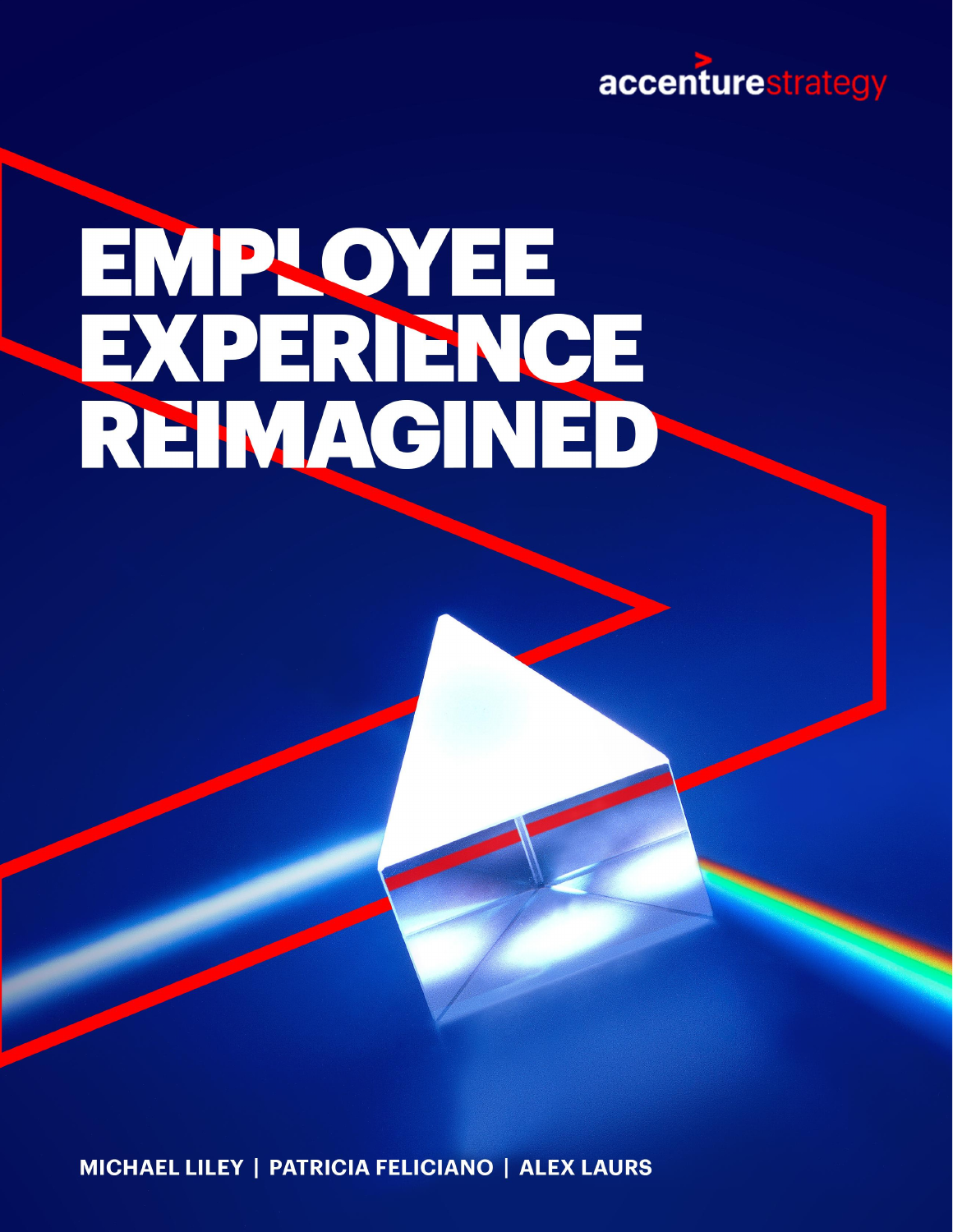Delivering differentiated and satisfying customer experiences can lead to a boost in loyalty, market share and revenues. Imagine what a similar focus on employee experiences could mean for the business.

#### **Leading companies are already recognizing that the employee experience is the new battleground for competitive advantage.**

The next step is to apply what they know about customer experiences to build superior employee experiences that drive employee engagement, retention and productivity.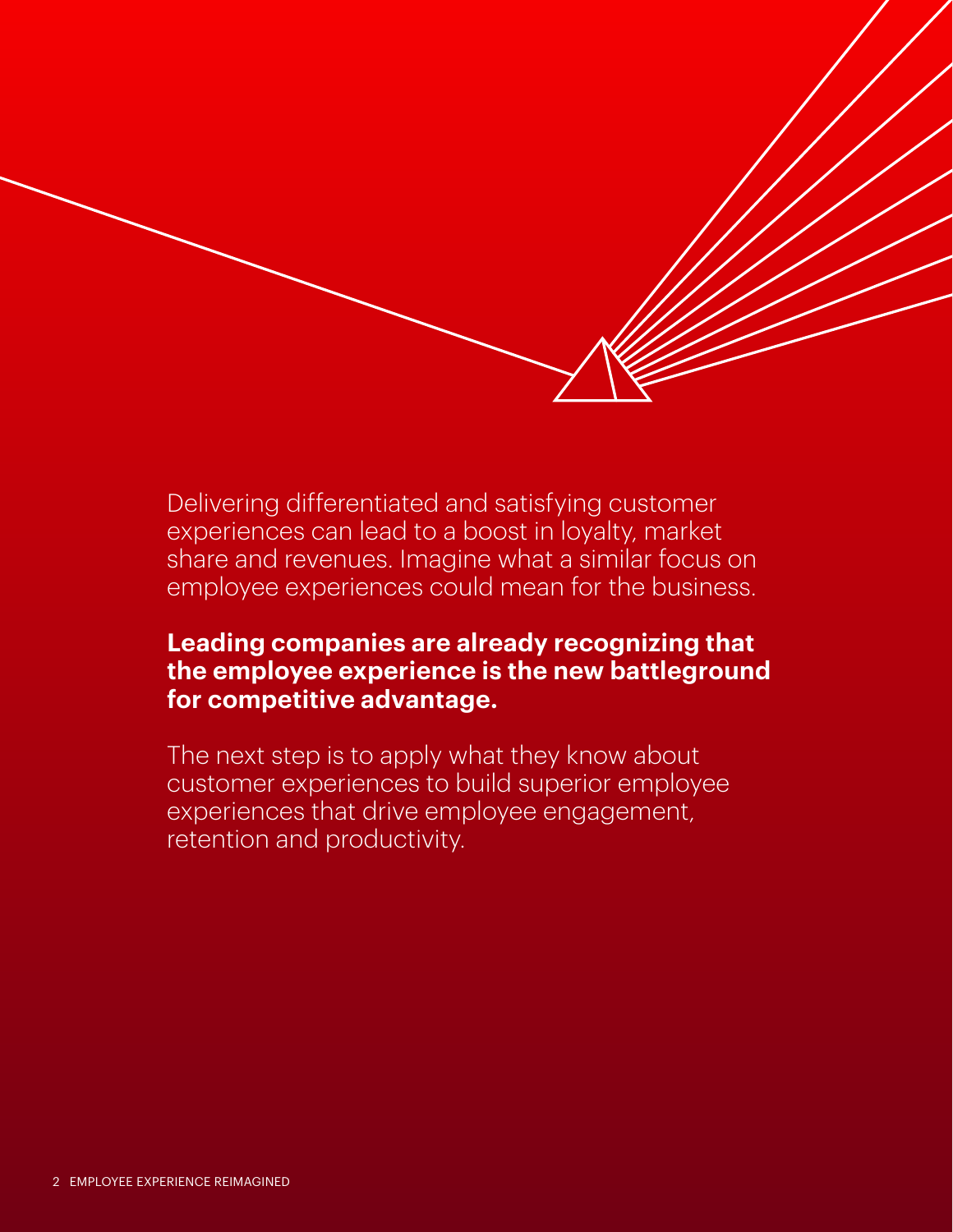# **CX** IS THE BATTLEGROUND FOR LOYALTY

Companies are investing billions to improve the customer experience (CX). For good reason.





COMPANIES THAT GET CX RIGHT OUTPERFORM THEIR PEERS ON A NUMBER OF IMPORTANT DIMENSIONS, INCLUDING CUSTOMER LOYALTY (**+17 PERCENT**) AND REVENUES (+11 PERCENT).<sup>1</sup>

In the digital age, where transparency is high and products and services are quickly commoditized, CX is often a company's only point of differentiation. Customers have caught on. They demand personalized, relevant and convenient interactions. If a company fails to meet these "liquid" expectations, they simply walk away. Above all, they want to choose—and even customize—the experiences companies offer.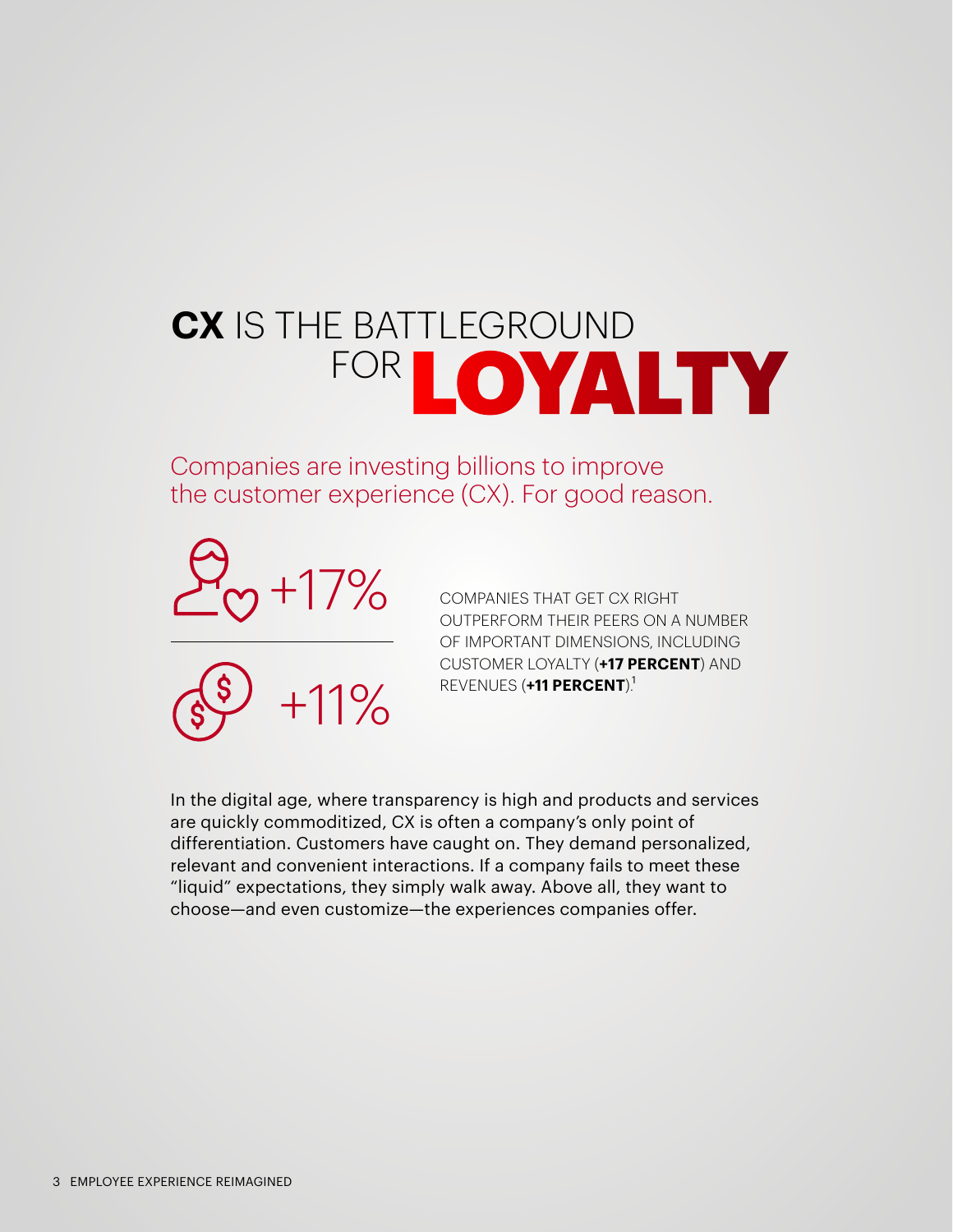# **EX** IS THE BATTLEGROUND FOR PRODUCTIVITY

The parallels between a superior CX and employee experience (EX) are striking. An optimized CX generates loyalty and additional sales. A stellar EX attracts talent, boosts workforce engagement, productivity and retention. This in turn directly improves a business' financial performance.



COMPANIES WITH GREAT EX OUTPERFORM THE STANDARD & POOR'S (S&P) 500 BY **122 PERCENT** 2



COMPANIES WITH HIGHLY ENGAGED WORKFORCES ARE **21 PERCENT** MORE PROFITABLE THAN THOSE WITH POOR ENGAGEMENT 3

Leading companies are starting to recognize the connection between CX and EX. Half (51 percent) of business leaders surveyed are planning to create individualized employee experiences comparable to consumer experiences in the next two years.

As the lines between professional and personal life blur, employees increasingly want the relevant, convenient and engaging experiences they have outside of work to be replicated on the job. Above all, they want the opportunity to shape their workplace experiences on their terms. Exceptional EX, however, is not about giving employees unlimited choices. Nor is it characterized by onsite foosball tables, climbing walls or artisanal coffee. It's about giving employees a set of options that will help them achieve their full potential and drive business value.

To create an EX that inspires workers to bring their best to the job every day, companies should consider three insights from CX.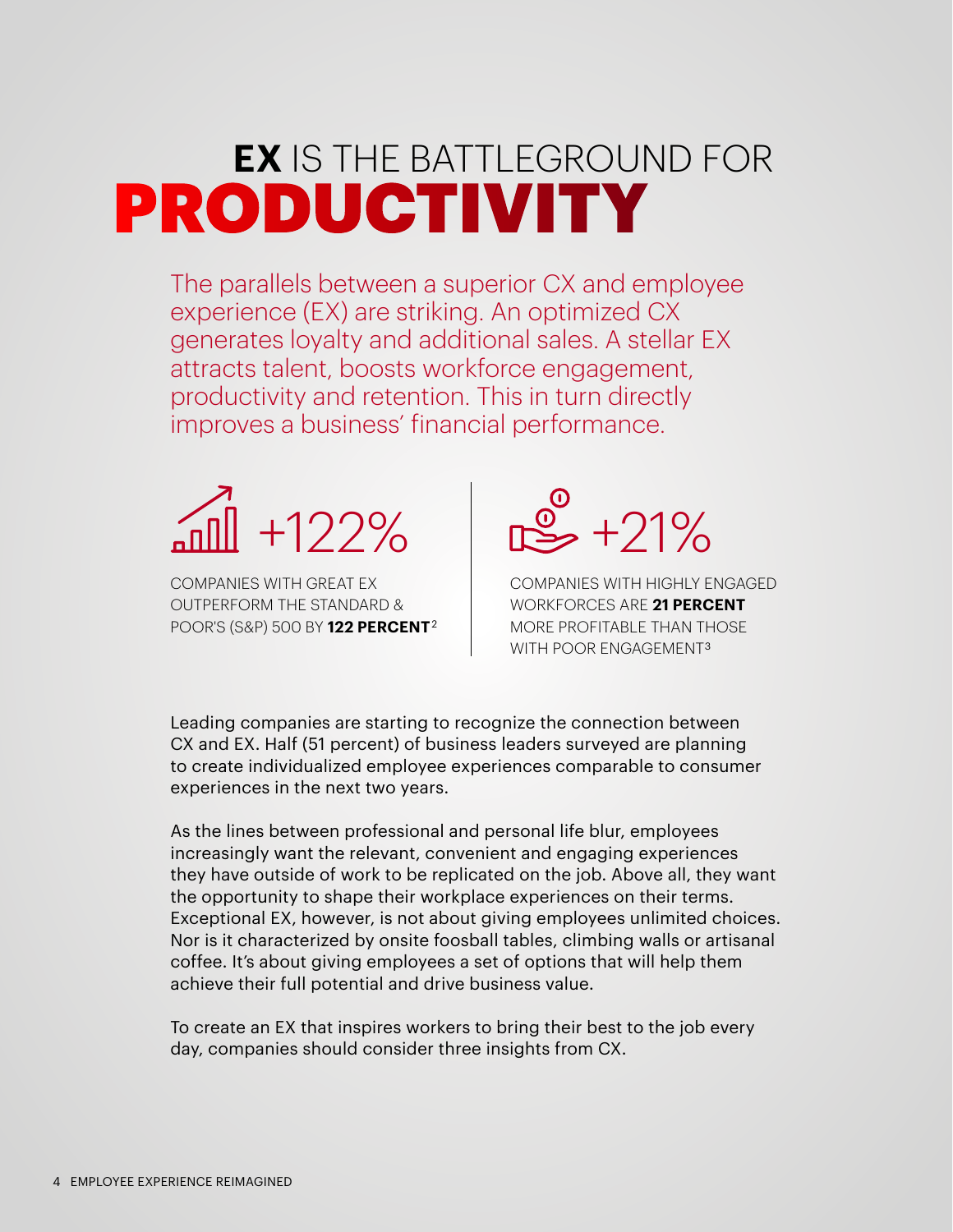# GOES TO **WORK** HYPER-PERSONALIZATION

As with CX, hyper-personalization is the hallmark of any successful EX strategy. Delivering targeted experiences for employees involves segmenting the workforce into clusters that share important characteristics.

Historically, companies based such segmentations on a limited view of demographic factors. Today's workforces are more complex than ever. They are made up of multiple types of workers—from traditional full-time and part-time employees to contractors and freelancers. The extended workforce also comprises multiple generations, and represents different locations or regions of the world. While EX must address these distinctions, it is a mistake for companies to assume that every type of worker or every generation of employee wants the same experiences. What they all want, however, is a choice in how, when and where they work.

Offering the right experiential choices requires that companies do three things. The first is to accept the premise that workers know the type of experiences that will boost their engagement and productivity.

The second involves delving deeper than demographics alone—using techniques like sophisticated analytics or social listening—to understand individuals' needs, preferences, attitudes, intentions and motivations. Accenture Strategy research finds that just a third of companies (34 percent) monitor external sites like Glassdoor or Kununu to understand employee perceptions.4 Mining these insights, in turn, informs workforce segmentation strategies, as well as the delivery of tailored experiences.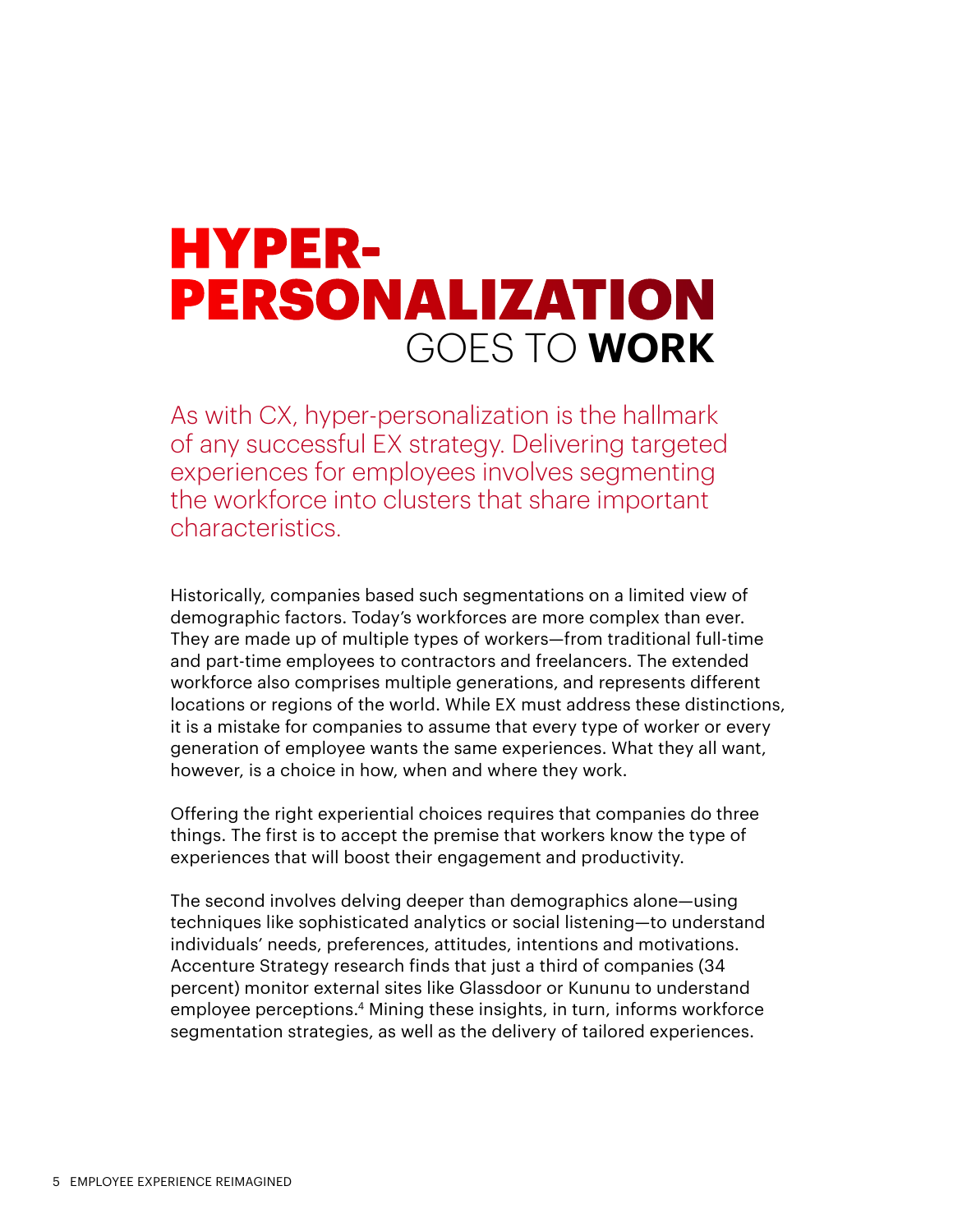And third, companies need to invest in technologies that bring the desired experiences to life. Such technologies enable simple, easy and intuitive processes and a host of new solutions. Accenture Strategy research shows that many companies are already using or piloting a range of technologies, including internal collaboration tools (85 percent), predictive employee services technologies that anticipate employee needs (83 percent) and self-service apps that create consumer-like experiences (79 percent).<sup>5</sup> With these types of tools in place, companies can cost effectively drive personalization at scale.

#### TECHNOLOGYAS AN **ENABLER** OF EX

To what extent are the following technologies being used to improve your organization's employee experience?6

|                              | 47% |                                                                    | 38% |     |
|------------------------------|-----|--------------------------------------------------------------------|-----|-----|
|                              |     | Predictive employee services that anticipate employee needs        |     |     |
|                              | 39% |                                                                    | 44% | 83% |
|                              |     | Self-service apps that create consumer-like experiences            |     |     |
|                              | 39% |                                                                    | 40% | 79% |
|                              |     | "Know me" tools modeled after popular social media apps            |     |     |
|                              | 40% |                                                                    | 38% | 78% |
|                              |     | Artificial intelligence tools to improve personal productivity     |     |     |
|                              | 40% | 37%                                                                |     | 77% |
|                              |     | Tools that monitor social/emotional states to improve productivity |     |     |
|                              | 35% | 40%                                                                |     | 75% |
| $\blacksquare$ ALREADY USING |     | PILOTING / ROLLING OUT                                             |     |     |

**Internal collaboration platforms across the organization**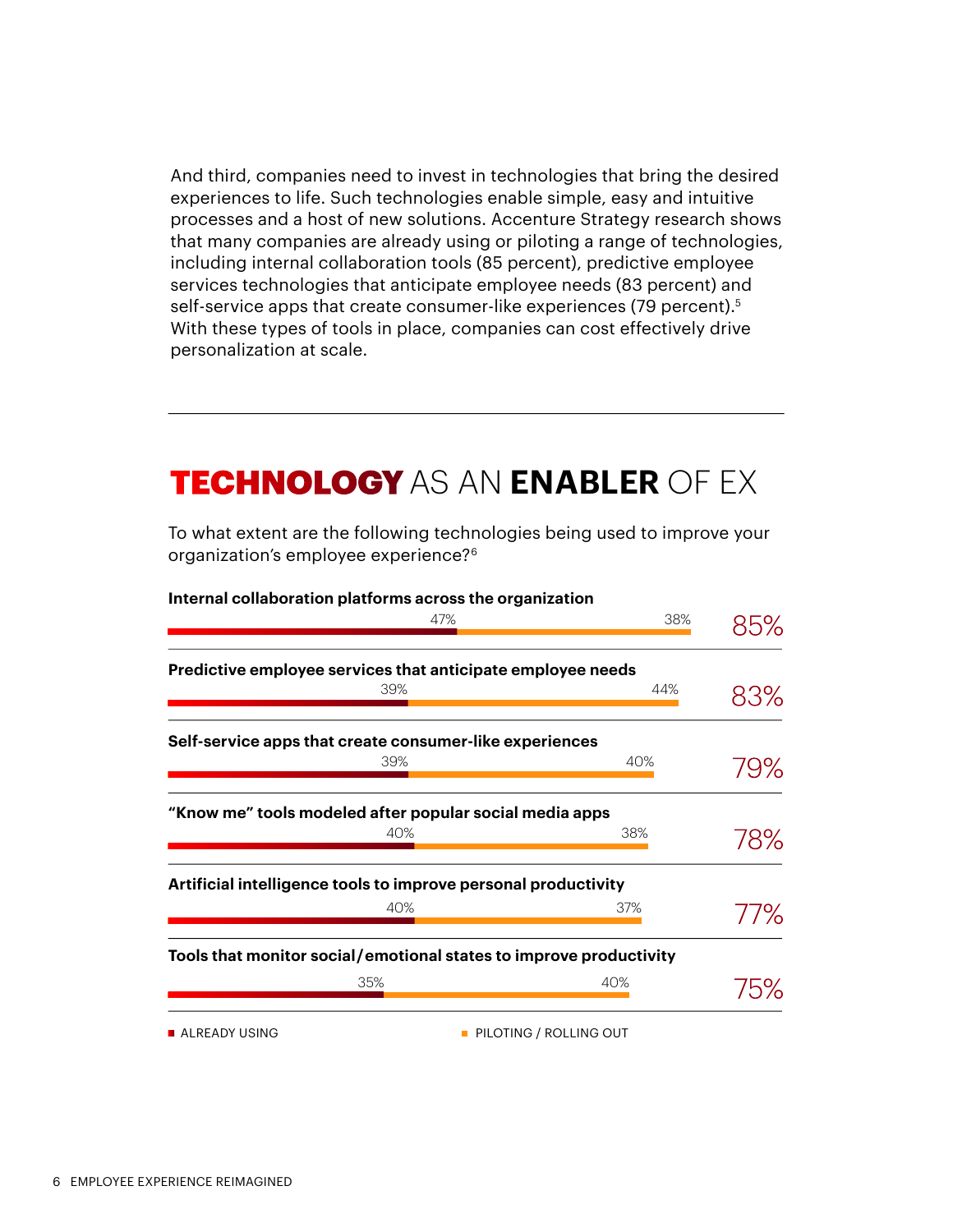# JUST MAYBE NOT **MATTER JUST MAYBE NOT THINK** MOMENTS

To deliver superior CX, companies aim to capitalize on customers' "Moments of Truth." In the world of EX, it's about "Moments that Matter."

Most companies address Moments that Matter with a decades-old, top-down approach. This paradigm is based on treating workers alike and having HR serve as the primary conduit to a standard set of workrelated experiences, including recruiting, onboarding, training, promotion and retirement.

While this one-size-fits-all model has served the field of talent management for years, it is inadequate for a workforce that increasingly wants to shape their employee experiences as easily and naturally as they manage their consumer relationships.

As work and workforces have grown more complex, it's clear that Moments that Matter do not occur solely at specified career milestones. Employees experience critical moments on a continual basis, across physical, human and digital dimensions<sup> $6$ </sup> (see Figure 1). The introduction of a mobile app that enables sales people to generate leads on the go, for example, can be a game changer. So can regular feedback sessions with your supervisor. So can the introduction of standing workstations. Each is important, and combined they can have a marked effect on an employee's engagement and productivity.

Moments that Matter are not confined within the four walls of the organization. Events in employees' personal lives, such as the birth of a child or the hospitalization of an aging parent, can have profound implications for an employee's job performance and productivity. The design of employee experiences must take these external factors into account. For example, extending work-from-home options or providing onsite daycare can make it easier for employees to balance the demands of their personal and professional lives.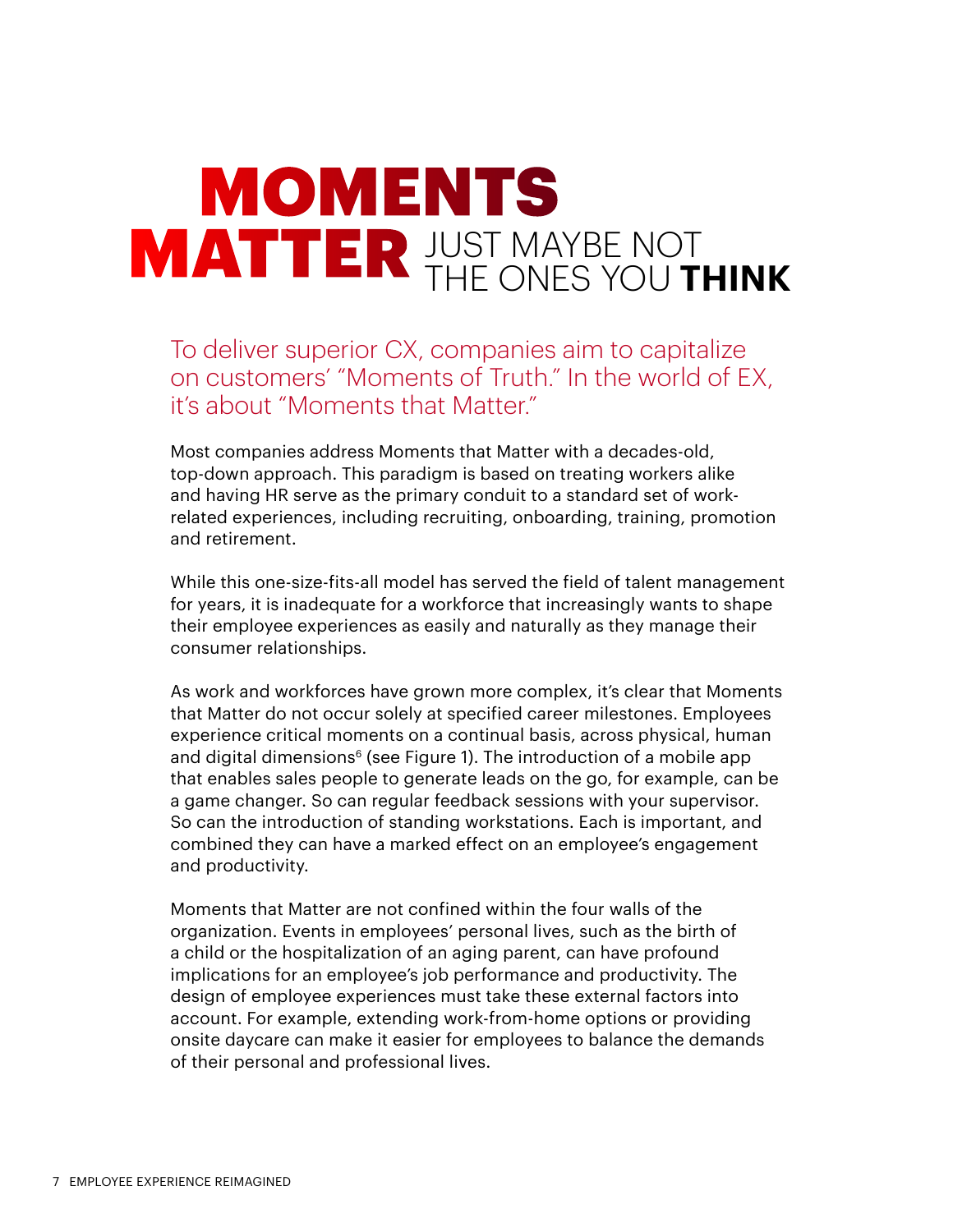FIGURE 1

### A **NEW** PARADIGM

A new paradigm of talent management addresses professional and personal Moments that Matter across three dimensions of EX.



Finally, while today's diverse workforce has diverse expectations, there are generational similarities based on a shared age and experience. Gen Z graduates for example are looking for challenging work and career development opportunities, while preserving work-life balance.<sup>7</sup> But in the end, like customers, employees want to be treated as individuals with unique skills, needs and ambitions. Companies that can provide graduates with a personalized, challenging EX will reap the benefits. Recent Gen Z graduates who feel their skills and degrees are being utilized are almost three times more likely to stay with their first employer for five or more years.<sup>8</sup>

Forward-thinking companies are acknowledging these increasingly diverse and liquid expectations and are taking a holistic view of workers' needs and preferences. They are recognizing that employees want to have more choices when it comes to defining their experiences. In fact, 50 percent of company leaders plan to "co-create" experiences.9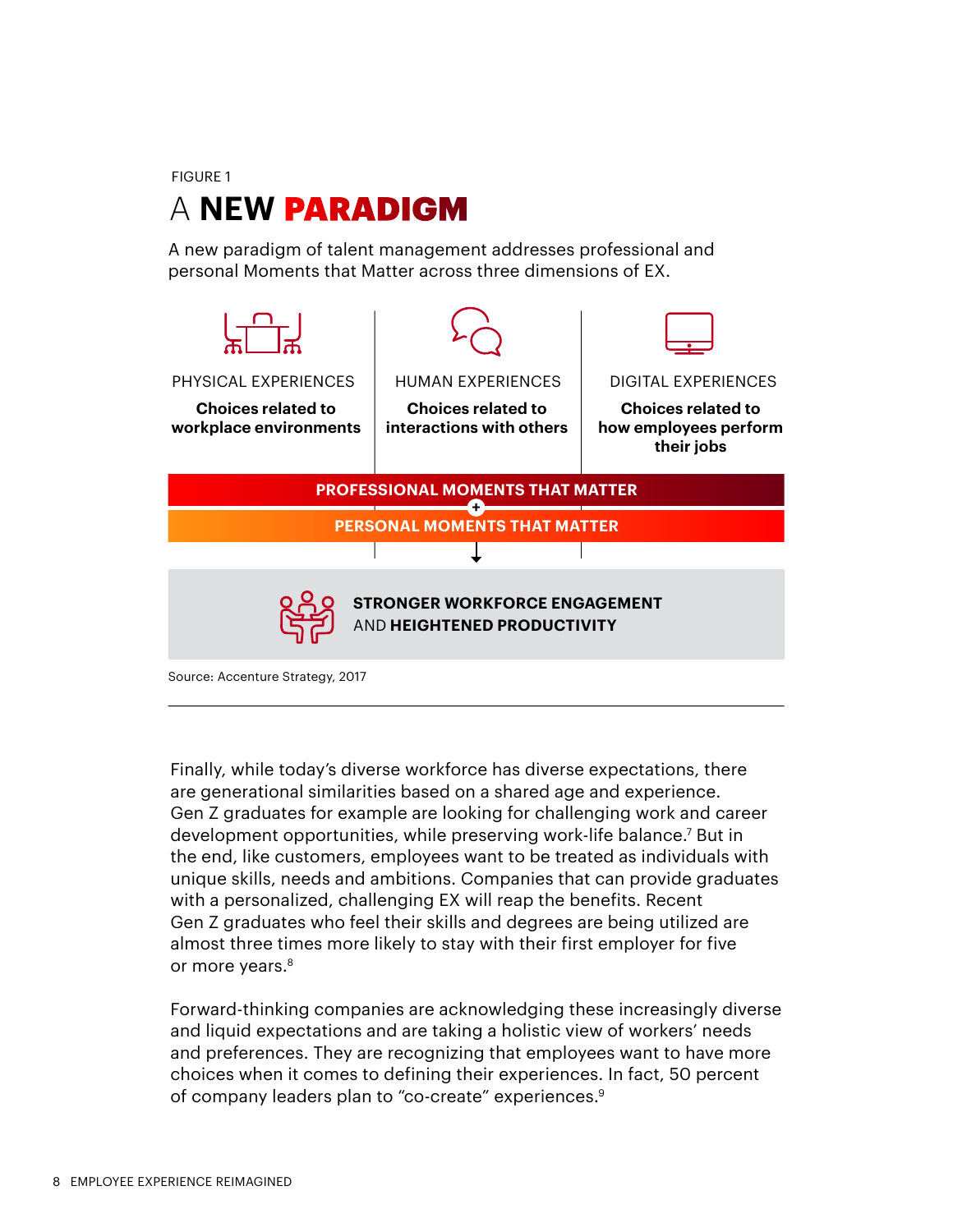# THE **BEST** EXPERIENCES ARE HUMAN EXPERIENCES

In the same way that customers are loyal to brands like Zappos, Marriott and Virgin Airlines because of their people, it is the human interactions with leaders, coaches, teammates and other employees that are at the heart of workforce engagement and productivity.

Human experiences are in high demand—even among digital natives. Face-to-face is the preferred way for 2017 graduates to interact with colleagues (39 percent), with web communication tools running a distant second (19 percent). Fifty-nine percent would rather work at a company with a fun, positive social atmosphere, but make a lower salary.<sup>10</sup>

Strengthening human experiences requires a culture of collaboration and HR plays an important role in this regard. Eighty-three percent of leaders agree that HR can improve employee performance by enabling and coaching employees to take on HR capabilities.<sup>11</sup> And because the human experience is so pervasive and critical to employee engagement, the responsibility to create a culture can't fall solely to HR. Everyone in the business must take part. Winning employers will be those that put a human face on their employer brand.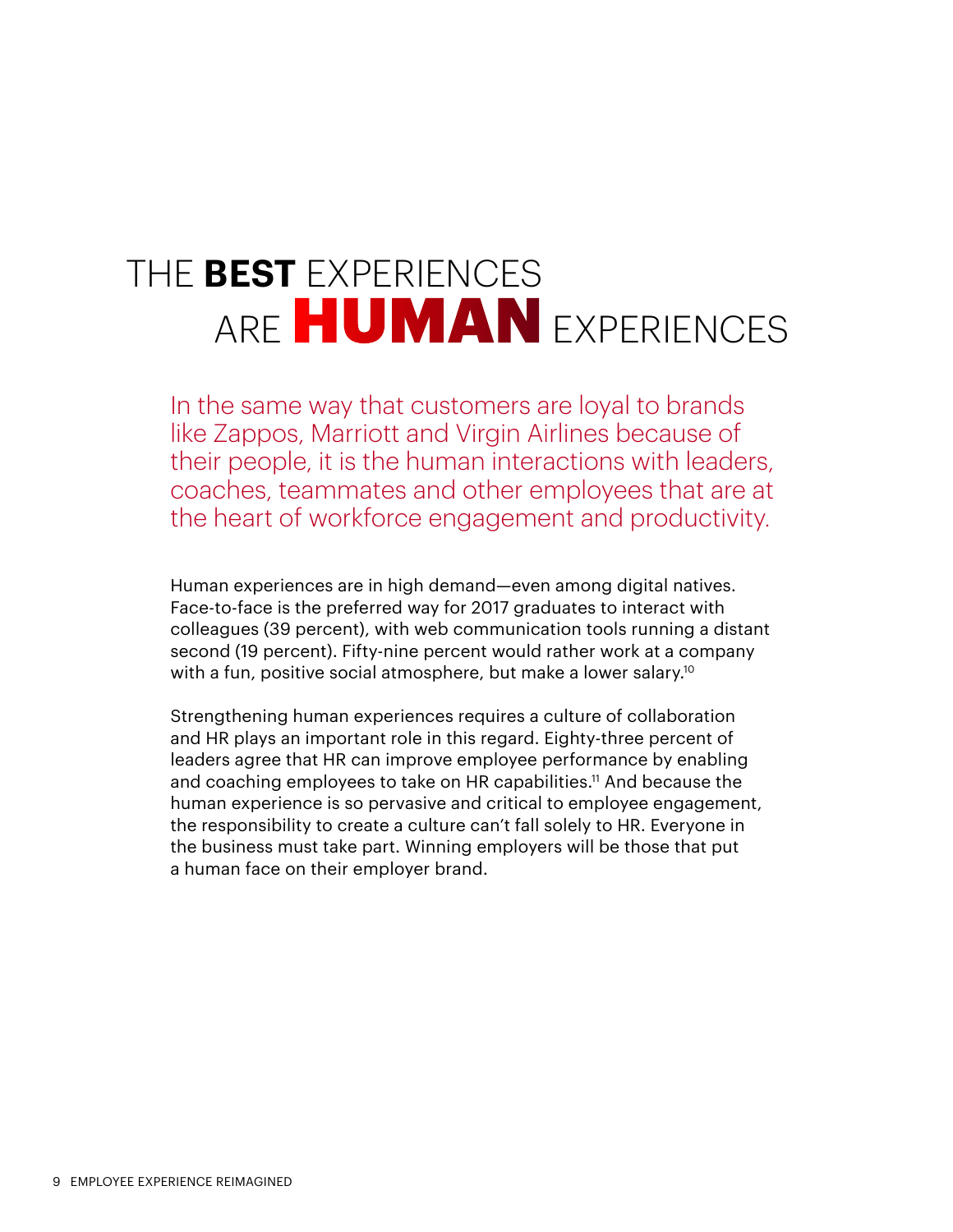# UNLEASHING EXCELLENCE

Remaining competitive with a highly productive workforce now means creating an EX that excites and engages. To operationalize the design of those experiences, we suggest three steps:

#### **IDENTIFY POCKETS OF VALUE**

Consider the business outcomes you want to achieve such as improved workforce retention, productivity or satisfaction. Then prioritize the workforces based on the likelihood that an improved EX would drive more value to the business. For example, sales and accounting workforces may both suffer from high attrition, but the sales force has the greatest potential revenue impact. Finally, assess whether other changes going on in the organization, such as the implementation of a new sales or ERP system, can serve as a catalyst for redesigning experiences for a particular segment.

#### **DEFINE MOMENTS THAT MATTER**

Don't make assumptions about the types of experiences your target workforce wants. Use analytics, internal and external survey data, and social listening to understand the professional and personal moments that will matter most to each segment. Armed with this understanding, you can begin designing hyper-personalized experiences and offering physical, human and digital choices that will empower employees to achieve new productivity goals.

#### **CO-CREATE AND DESIGN THE EXPERIENCE**

Apply customer-centricity techniques such as design thinking to reinvent your EX. Use choice as a key design principle, and engage with employees to co-create the most relevant and valuable experiences. When and how does a particular workforce segment like to learn? What type of reward programs or workplace environment would best incent the right behaviors? In operationalizing the new experiences, take a holistic view and address the physical, technological and cultural dimensions of an optimized experience. Pilot new experiences with a small number of critical workforces and assess the new experiences' impact on employee productivity and business value.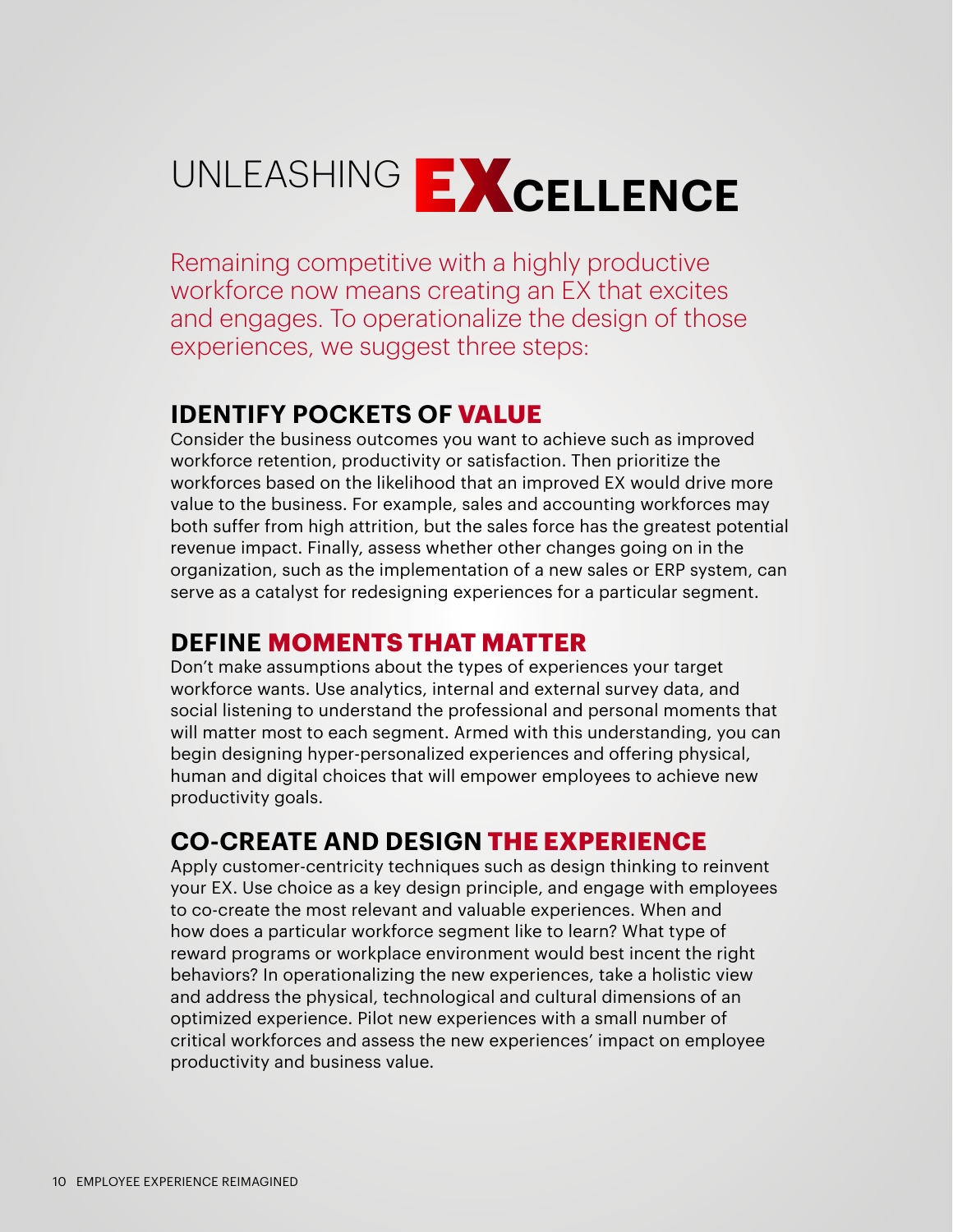# CX**+**EX**=**ROI

Companies looking to create competitive advantage have a valuable tool at their disposal. It is the playbook they've used to improve CX. By applying principles of customer-centricity to their talent management practices, they can create more relevant, personalized EX that drives business outcomes.

## **Empower workers to give their all.**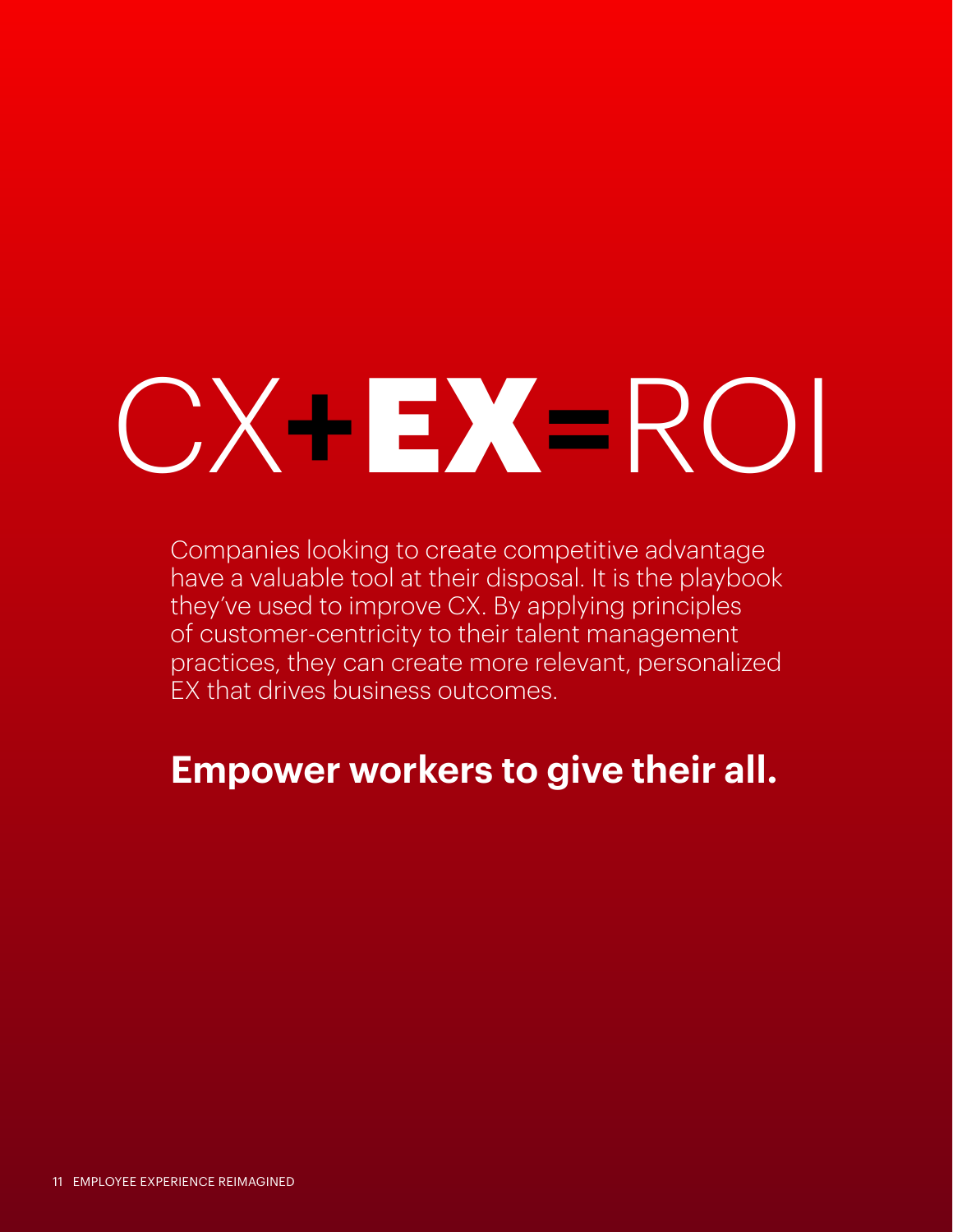#### **JOIN THE CONVERSATION**

[@AccentureStrat](https://twitter.com/AccentureStrat)

y

in [linkedin.com/company/accenture-strategy](https://www.linkedin.com/company/accenture-strategy)

#### **CONTACT THE AUTHORS**

**Michael Liley**  Bonn, Germany michael.liley@accenture.com

**Patricia Feliciano**  Sao Paulo, Brazil patricia.feliciano@accenture.com

**Alex Laurs**  San Francisco, CA, USA alex.laurs@accenture.com

#### **CONTRIBUTORS**

**Guilherme Portugal** guilerme.portugal@accenture.com

**Elizabeth Wilson**  elizabeth.wilson@accenture.com